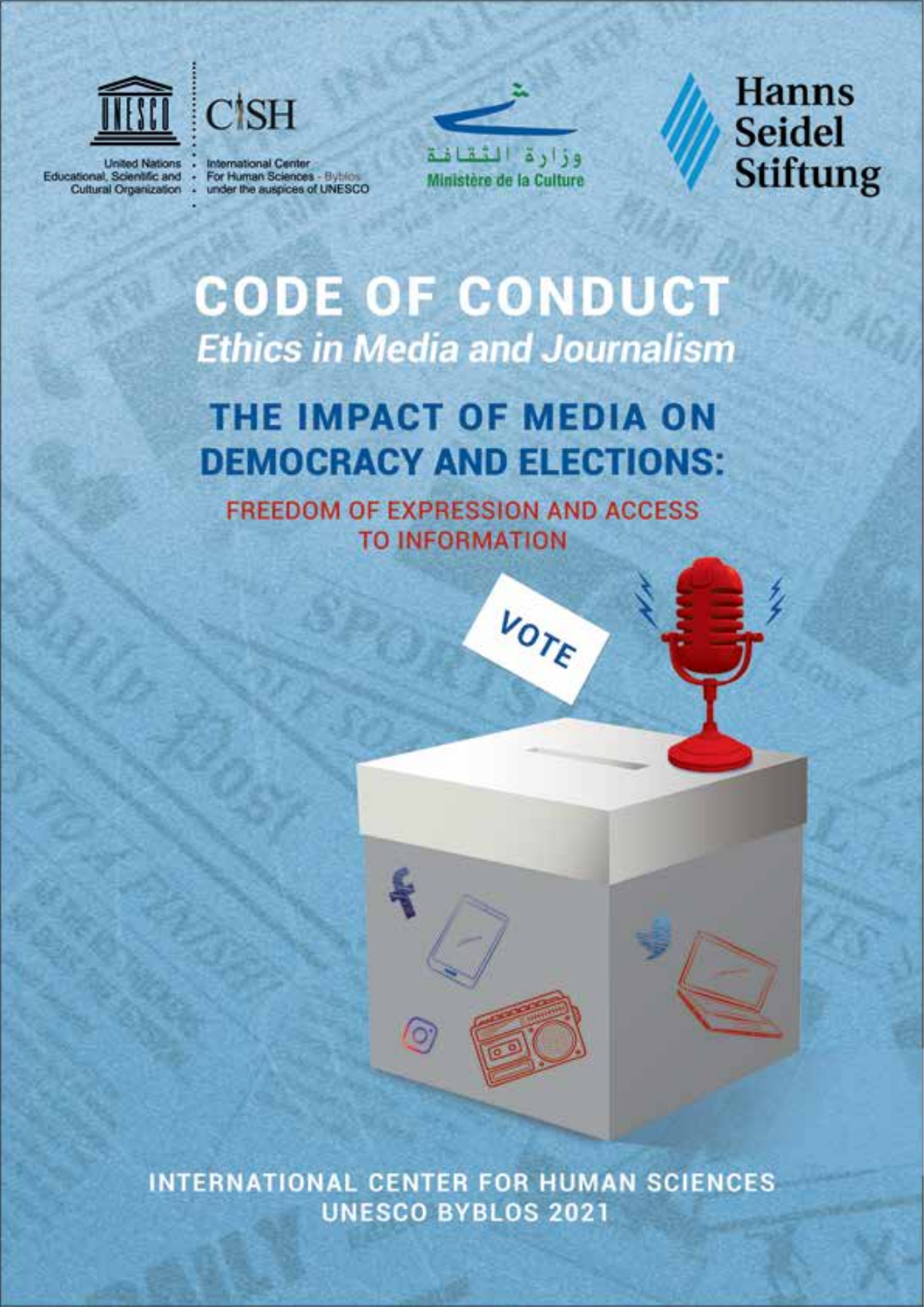Roger Stone, a political consultant and lobbyist, believes that "the general election is not an organizational exercise; it is a mass media exercise". The increasing power of media, social media and social messaging has led to unprecedented lack in transparency and an oriented voting which needs to be controlled and well oriented to attain the positive impacts towards a deserved voting.

There are two rights of the Universal Declaration of Human Rights that shall come together to determine results.

Article 21 states that:

*"The will of the people shall be the basis of the authority of government; this will shall be expressed in periodic and genuine elections which shall be by universal and equal suffrage and shall be held by secret vote or by equivalent free voting procedures"*

## And Article 19 stipulates that:

*"Everyone has the right to freedom of opinion and expression; this right includes freedom to hold opinions without interference and to seek, receive and impart information and ideas through any media and regardless of frontiers".*

# MEDIA RESPONSES TO THE CHALLENGES OF DISINFORMATION IN PERIODS OF ELECTIONS



## DR. DARINA SALIBA ABI CHEDID

*International Center for Human Sciences,*

*Director UNESCO, Byblos*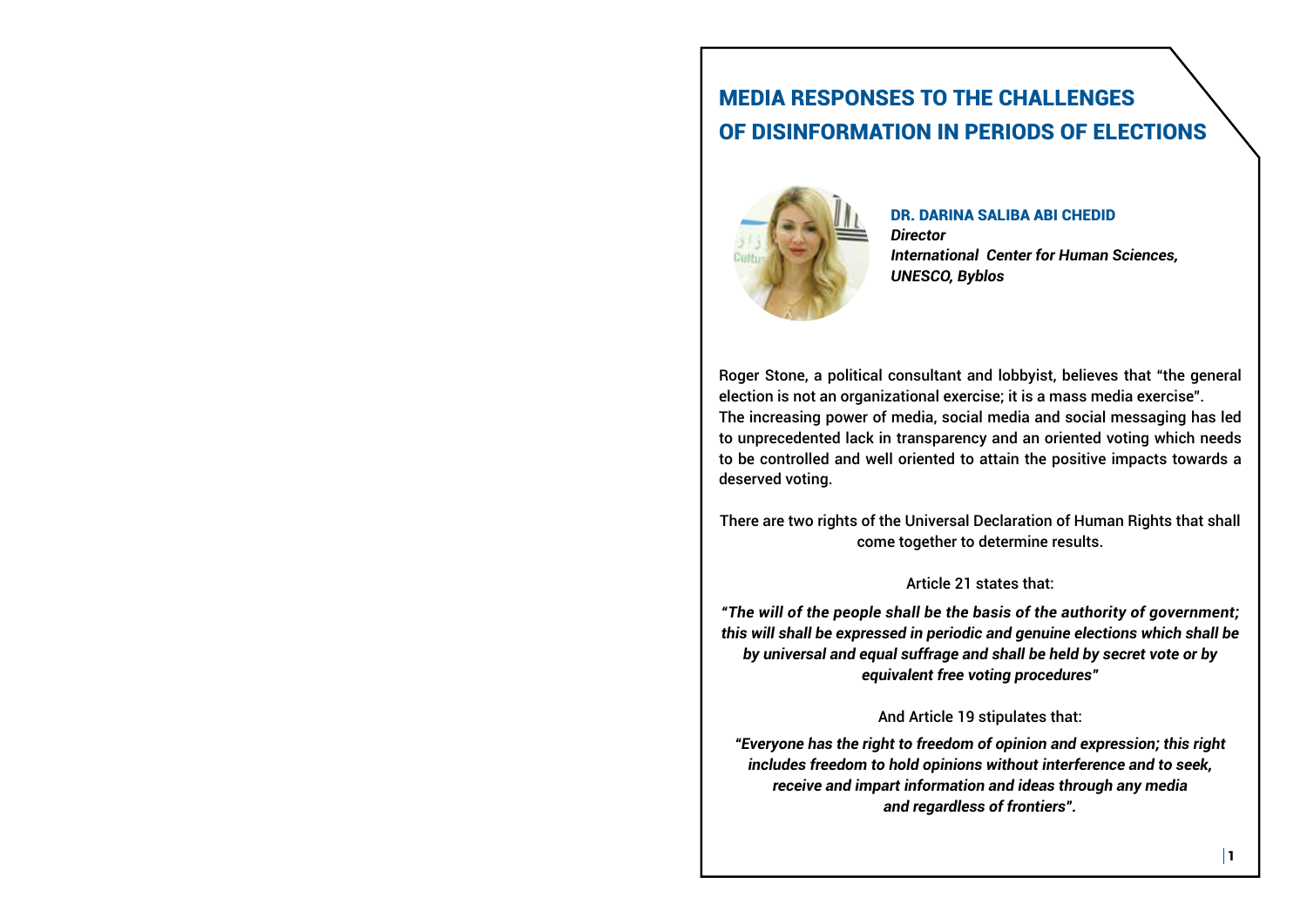

During the last decade, the deliberate spread of misinformation online, and on social media in particular, has generated extraordinary concern, in large part because of its potential effects on public opinion, freedom of expression, the safety of journalists and ultimately democratic decision-making.

What could be the responses of the media to the challenges of disinformation in periods of election?

At the beginning of the 21st century, the mode of managing affairs of states chosen by a great majority of countries on the planet is democracy.

Democracy always resorts to elections as a mechanism par excellence for decision-making. Many journalists have focused attention in their reports on fake news circulating on social media sites during the election campaign. However, elections generally have their own characteristics which make them a potential form of insecurity, conflict and instability for the democratic system if they are not well managed!

We should address the issue of how to make the involvement of SF in the electoral process and in public demonstrations and riots more effective and as less as dangerous as possible.

Elections must be perceived as a process, which can evolve in a continuous manner, and conflicts or violence do not stem from the electoral process but from the poor management of the said process.

# **Disinformation and Electoral Integrity**

Discussion with journalists and media representatives to gain in-depth knowledge of the challenges related to media and electoral processes from well-known international experts.



People's perception of the role of security forces is certainly one of the factors to be monitored closely especially if the past of current role of SF is not praiseworthy, and this reciprocal suspicion by the citizens towards the SF seriously complicate the involvement of the SF in the electoral process.

There is overwhelming evidence that female politicians and political activists are often targets of online threats, harassment and graphic sexual mocking aiming at delegitimizing and dissuading them from being politically active. The prevalence of gender-based abuse (insults, death threats…) in the digital space has significant consequences and constitutes a serious barrier for women who want to engage in politics. There are best practices and innovations that, if implemented, would significantly contribute to addressing this issue, from increased trainings to the development of civil society friendly AI-tools and gender-sensitive digital literacy policies and practices (yet they are largely not implemented).

Academic institutions, civil society groups and philanthropists who aim to protect and foster democratic values have a responsibility to look into the gender dimension of fake news and online violence against women in politics.

People are staying home during the pandemic and consuming a lot of fake news online.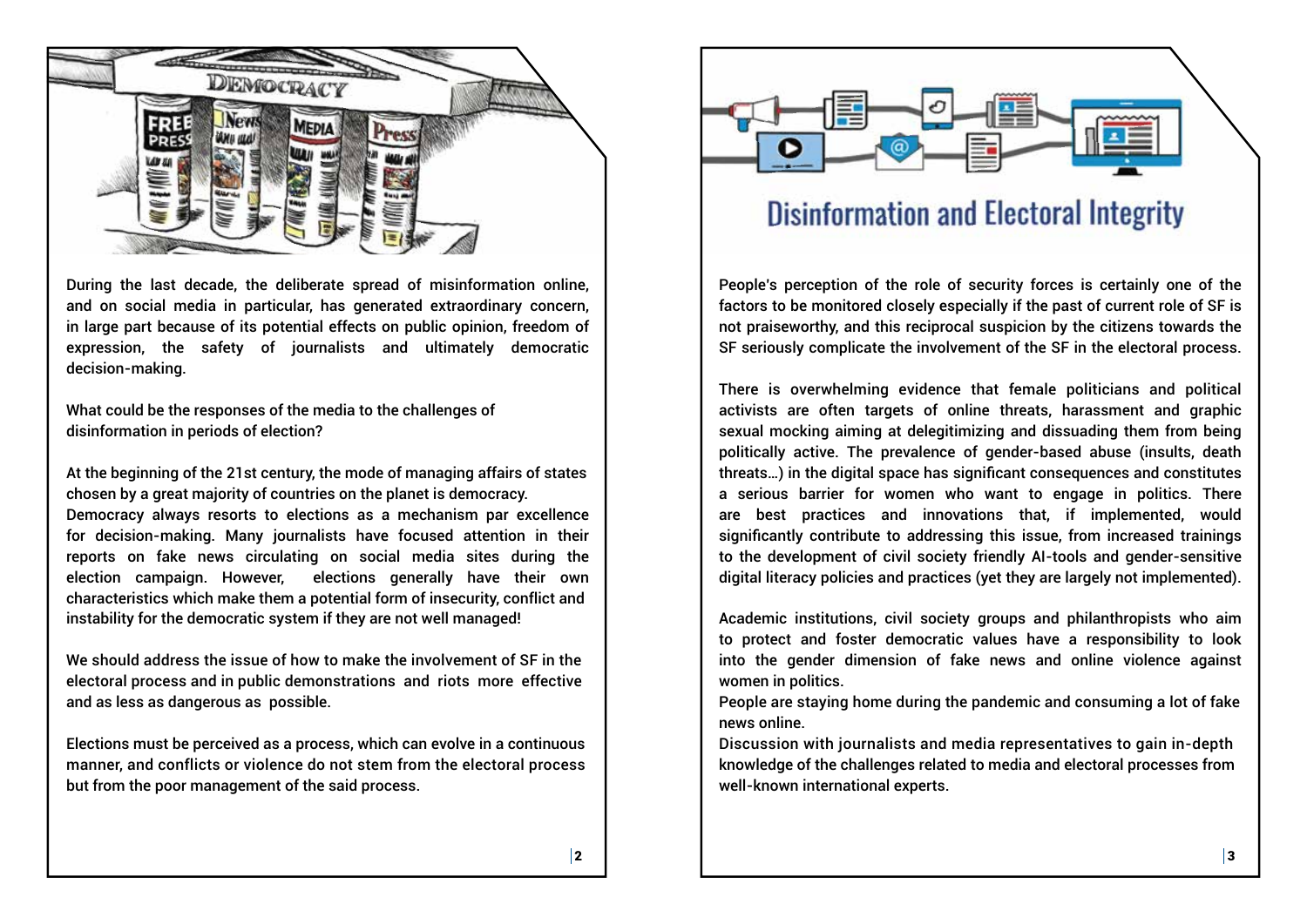While "Disinformation" can increase confusion with voters, can affect the overall turnout of voters and can create advantages and disadvantages for particular candidates or a political party, "Misinformation" does not have any bad intention.

There are also growing concerns about the disruptive effect on public debate arising from the misuse of digital technologies.

Journalists and members of electoral management bodies interested in the implications of media manipulation and disinformation campaigns on public policy, journalism, social movements, technology and democracy, during elections should be aware on how social movements, political parties, governments, and other groups, including professional disinformation operators engage in active efforts to control public conversation, overturn democracy and disrupt society.

Therefore, they should be able:

The UNESCO Office Montevideo and Regional Bureau for Science in Latin America and the Caribbean published in 2019 a communication on "Social Media and Elections" that includes important recommendations.



- To define a manipulation campaign.
- To determine when manipulation is likely to occur.
- The types of media election issues that are most likely to be manipulated.  $\bullet$
- Current/effective strategies used by stakeholders to combat media manipulation.

We can summarize them in the following questions and answers:

# Do all democratic societies have the same experience in organizing elections?

Not all democracies have sufficient experience in organizing elections. Candidates always lie to gain the support of citizens and disinformation campaigns are not new to democracy. In a democratic society, those who are financially well supported cannot control the public debate by disproportionally having access to publicity and media.

Adequate regulation of political communications is crucial to ensure a just and equitable space for public dialogue and access to information.

- Voters should have access to information needed to exercise their right to vote.
- Voters should be able to freely engage in discussion and debate via platforms.
- Voters should understand the requirements for qualifying to vote and exercise that vote.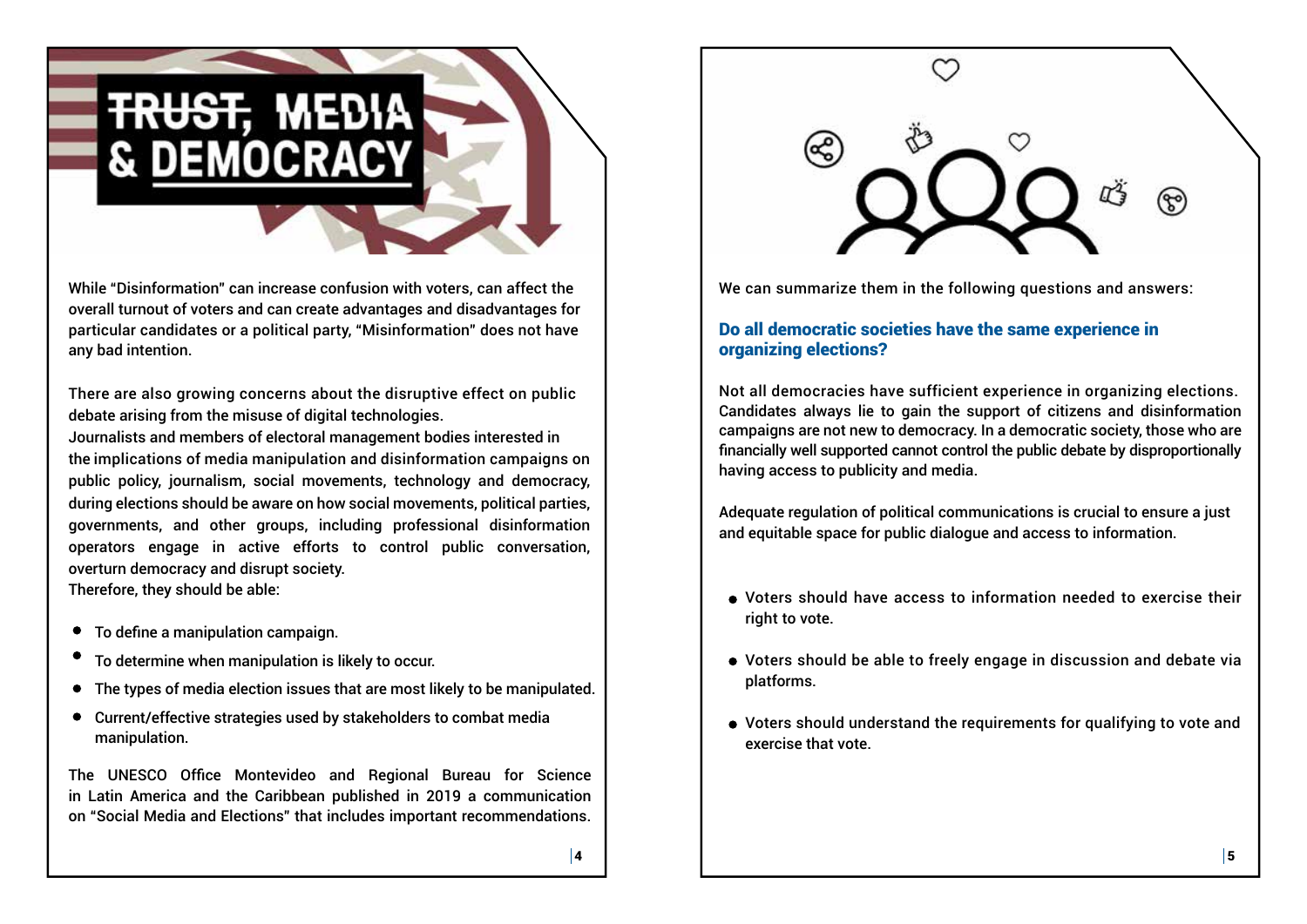

What are the principles that Election Regulators should take into consideration during elections?

Regulating political and electoral communications during elections should be based on some principles because it can both enhance and undermine freedom of expression rights:

1. Election regulators should understand the applicable rules and their impact on the electoral process and the agencies involved. They should rely on a multi-stakeholders' experience of internet governance.

Exp.1: To check existing laws on data protection and campaigning regulations.

Exp. 2: To make the link with Security Service to avoid foreign interference in the election process.

2. Election regulators should define the scope of online platforms whose behaviour can come under their jurisdiction during an election, focusing more on the largest and most well used platforms.

Exp. 1: Regulations of international standard on human rights embodied in domestic laws to set some limitations on the freedom of expression without allowing State agents to use them to justify the violation of this right.



**Exp. 2:** Other forms of regulations could be in new ways of making social media platforms accountable and responsible for manipulating voters through their social media platforms.

3. Election regulators should encourage active campaigning which isa public good and a necessary part of an election.

Exp. 1: Social media platforms often provide a low-cost opportunties to engage democratically in a campaign.

Exp. 2: No restrictions should be made on political parties and other actors to campaign during elections.

4. Election regulators should set out clearly the democratic and speech outcomes necessary to ensure a free and fair election and the freedom of expression by:

Exp. 1: Establishing a dialogue with social media companies, focusing on specific procedures and requiring transparency.

Exp. 2: Establishing a partnership with principal social media platforms prior to the election period itself supported by clear lines of accountability

5. Election regulators should play the role of an educator, educating voters about the dangers of social media use in elections, since social media have this problematic impact to become viral, offensive, anonymous, and exploited by misinformation and disinformation.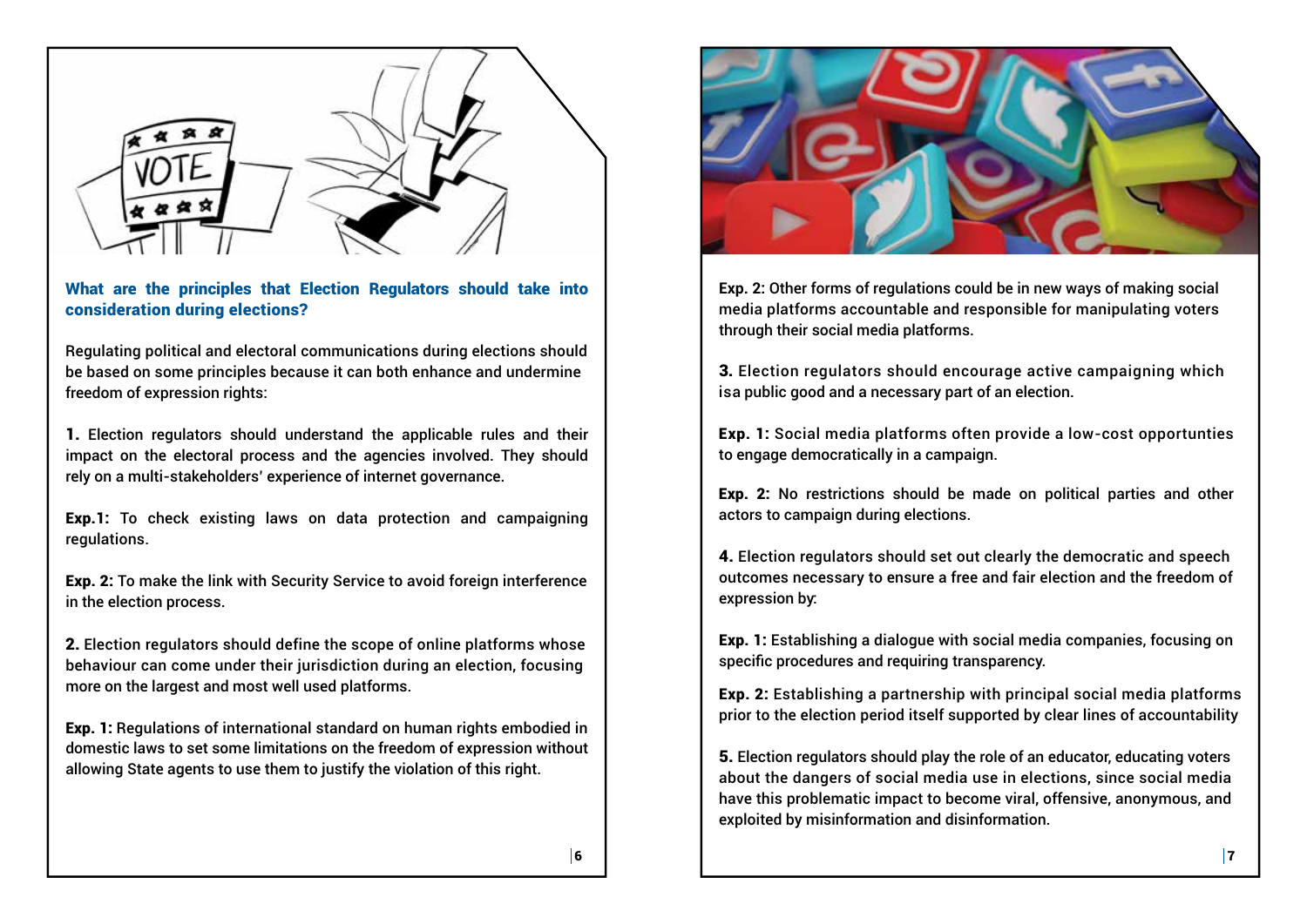

6. Election regulators should be clear about the outcomes they seek and be transparent about the result, by capturing this in a Code of Practice setting the standards for a free and fair election, prepared in consultation with many private and public stakeholders, including some of the following right of citizens to:

Exp. 1: Equal rights and opportunities to express their opinions

Exp. 2: Ability to question candidates. Ability to exercise their rights without fear of violence and intimidation.

Adding to this in return some commitments from the social media companies to respect those rights.



**ACCURACY** To determine the quality of news and reporting.

# THE **PRINCIPLES**

Respect for truth, freedom of expression, and the right to access to information are fundamental principles of media and journalism. Journalists and reporters have a privileged role since they convey and transfer information, ideas and opinions. They have the public responsibility to inform citizens and make democracy alive. They search, disclose, record, question, entertain, suggest and remember. They are accountable cause they inspect power, and this make them trustful persons. Journalists and Reporters should commit themselves to the following standard and principles:

## **HONESTY**

To demonstrate respect for people as ends rather than as tools to be manipulated.

## FAIRNESS

To strive for accuracy and truth.

INDEPENDENCE To improve accountability and reduce corruption.

INTEGRITY

To serve the public interest and to fight corruption.

RESPECT FOR THE RIGHT OF OTHERS Especially the right to dignity and right to privacy.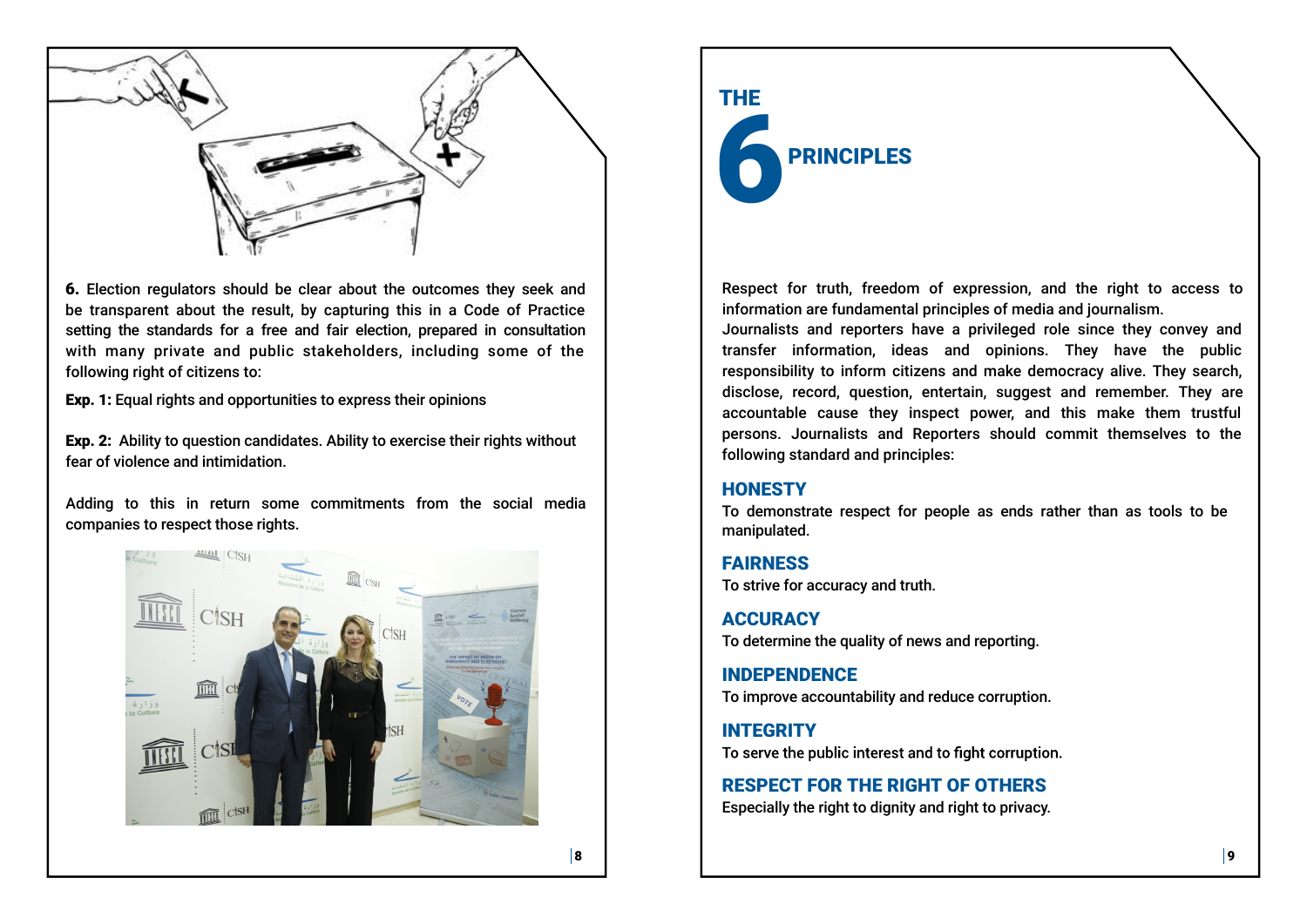

The Lebanese American University (LAU) students enrolled in the POL213 Introduction to Human Rights course within the Honors Program have proposed the following conduct principles:

1. Although tempting, journalists shall respect an individual's personal privacy by ceasing to intrude or expose individuals to unauthorized disclosure of relevant information.

2. Journalists should report information to the public inan undeniably factual and in-context manner to prevent misinterpretations.

3. Journalists shall consider the major pillars while accessing and relaying information: transparency, accountability, and provision of the information.

4. Journalists shall refrain from engaging in any kind of coercive and illegal information retrieval.



5. Journalists shall not withhold information that could be useful in a police case.

6. Journalists shall amplify marginalized voices by promoting minorities' opinions.

7. Journalists shall prioritize compassion and solicitude when covering news regarding victims of a certain scenario such as trauma, injury, illness, death.

8. Journalists shall expose unethical conduct in the media fields which provide access to information.

9. Journalists shall not accept bribing in all its forms including sponsorship, advertising, and receiving money, especially when this bribing blocks the access of citizens to accurate information.

10. Journalists shall share the sources of the information given with the public.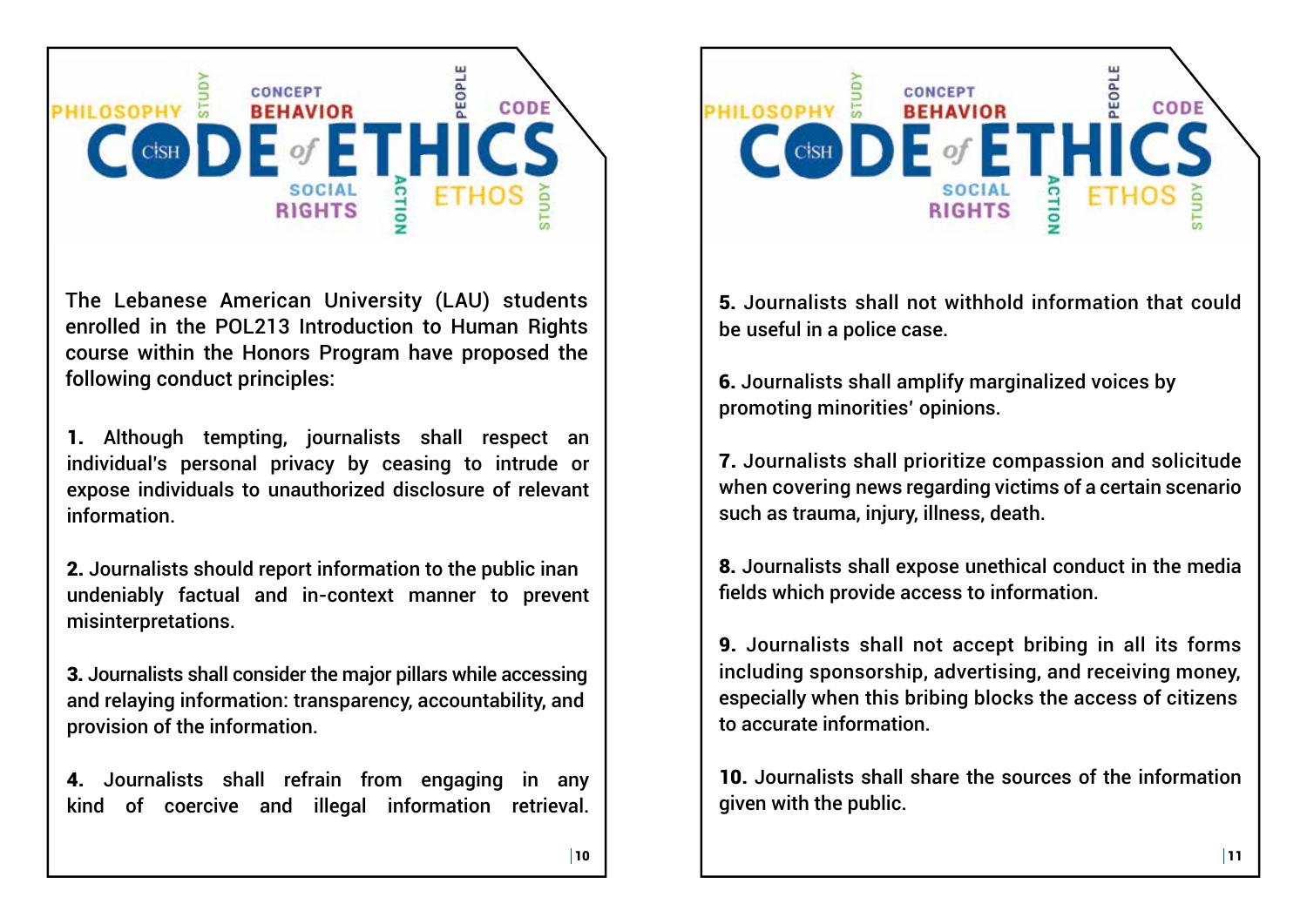

11. Journalists shall acquire all information from legitimate and credible sources to maintain a status of professionalism and integrity.

12. Journalists shall relay information and ideas to the public via different means including orally, in writing or in print.

13. On-scene news reporters shall put an effort in choosing the right representative of the people to interview in case of violent disturbances caused by crowds.

- Elia-Luna Abdo
- Georges Al Kari
- Sarah Al Mallah
- Margarita Aoun
- Jana Bahous
- Rawane Bahous
- Chadi Chamoun
- Nayda Dina

## **LAU students' names:**

- Marianne El Khoury
	- Lara El Kossaifi
	- Marie Belle El Rahi
	- Elie Nehme
	- Maria Ibrahim
	- Diane Kanbour
	- Georges Koberianos
- Diana Mansour
- Rebecca Mansour
- Mohamad Mostafa Hareb
- Guy Nafeh
- Elie Nasr
- Mia Nour Noun

 $|12\rangle$